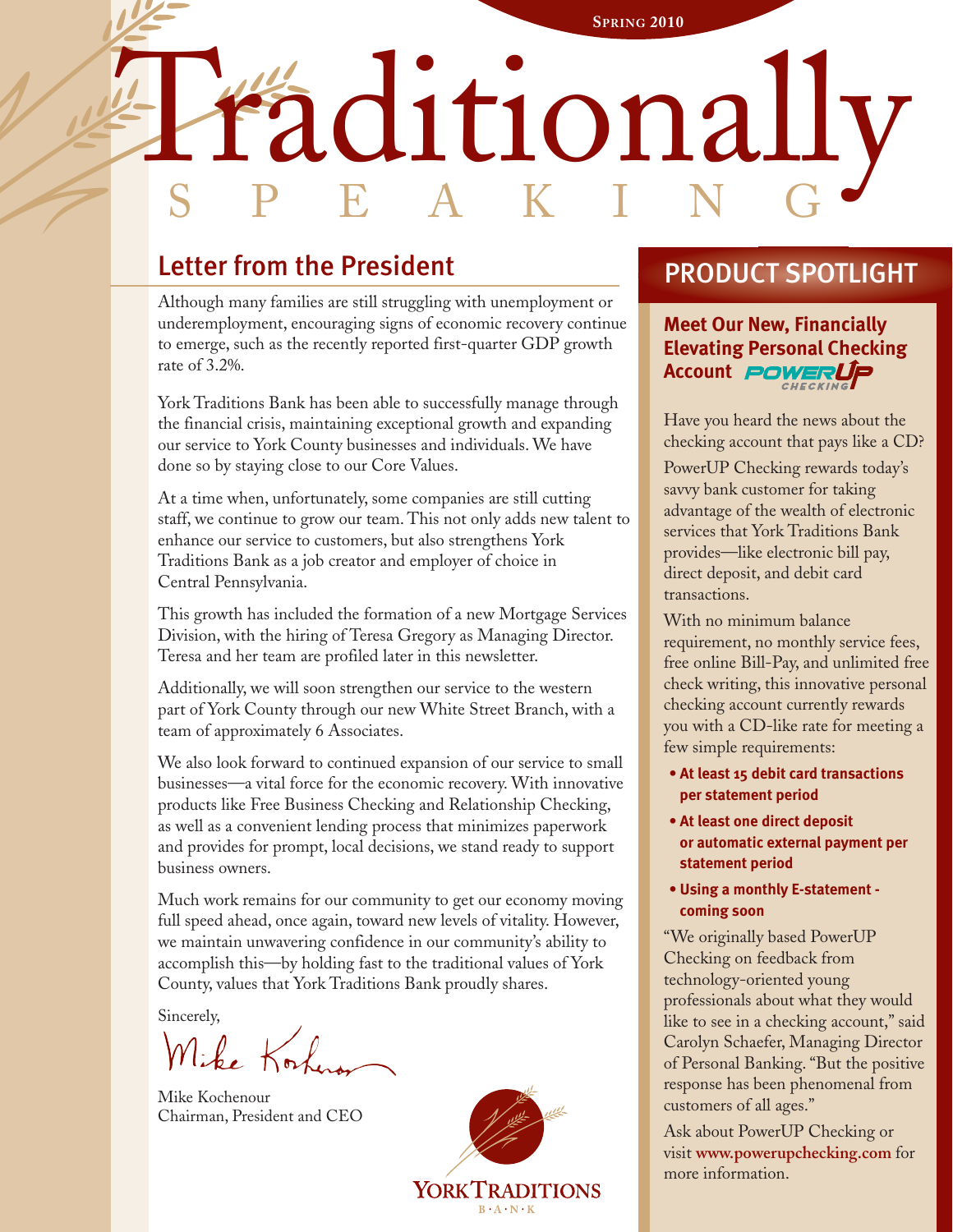What began in 1997 with a vision of a new approach to therapy for children is now a reality, with the opening this month of Leg Up Farm in Mount Wolf.

Getting there, however, wasn't easy. President and CEO Louis Castriota Jr. and his family share a love of horses, and he originally envisioned Leg Up Farm as a therapeutic riding center. But after discovering a void in services available to children over three years old with disabilities or developmental delays, he expanded the vision to encompass comprehensive speech, occupational, and physical therapy programs and advocacy efforts.

York Traditions Supports Leg Up Farm, A Classic York County<br>
Story of Persistence and Community Commitment<br>
What began in 1997 with a vision of a new ap-<br>
which the opening this month of Leg Up Farm in<br>
Mount Wolf.<br>
Octube **Example 1997**<br>
York Traditions Supports Leg Up Farm, A Classic York County<br>
Story of Persistence and Community Commitment<br>
What began in 1997 with a vision of a new are littly<br>
with the opening for thidden is now a realit

**ABOVE: The main building at Leg Up Farm, as construction nears completion. INSET: The York Traditions Bank sponsored storefront in the Matthew's Town play area at Leg Up Farm.**

As with many nonprofits, funding proved difficult, taking more than 10 years to raise initial

capital to even start the highly involved back-end planning, let alone construction.

"Lou's passion and persistence were amazing," said Dave Poff, Business Services Partner at York Traditions Bank, who in April 2007 began working with Castriota on financing for construction and working capital.

"Dave really took the time to nurture a long-term, working relationship," said Castriota. "What set York Traditions apart was that they were willing to listen to our story and advise us on what we needed to do to secure financing. Dave treated me like his only customer."

Financing for Leg Up Farm, settled in April 2008, includes a \$5.6 million loan split between York Traditions Bank and USDA Rural Development, as well as a bridge loan from York Traditions for construction.

York Traditions Bank has also supported the project with a cash contribution, sponsorship of fundraising events, and a storefront in Matthew's Town, a play environment at Leg Up Farm with reproductions of area businesses. It is named for a child who died tragically in a roller coaster accident in 2001.

Leg Up Farm expects to serve up to 1,000 children over the first three years of operation and employ 40 staff. For more information, contact Lou Castriota Jr. at 843-8341.

# Meet Our New Associates



#### **SANDY ALTHOFF**

Sandy Althoff joined York Traditions Bank in September 2009 as a Teller at the St. Charles Way Branch. Previously, she was a Customer Service Representative with Sovereign Bank.



### SUSAN CLARK

The Susquehanna Trail Branch of York Traditions Bank welcomed Susan Clark as a Teller in December 2009. Before joining our team, she was a self-employed healthcare administration professional.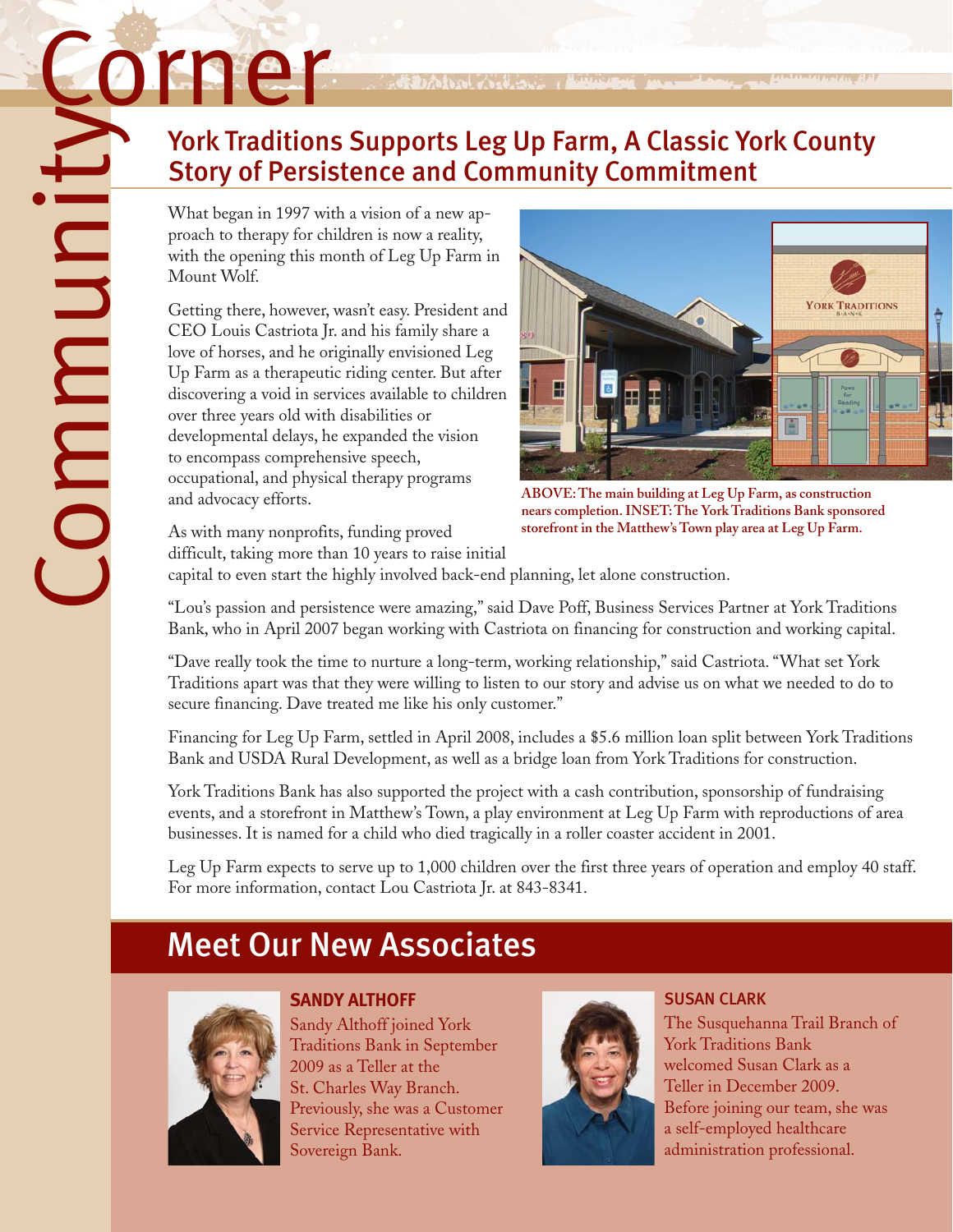#### I WAS SERVED WATER

## We're Big on Small Business!

#### Supporting Local Enterprise with Money to Lend, and Enhanced Small Business Services

A passion for small business was a major factor behind the founding of York Traditions Bank. Today, we remain big on serving the needs of local business owners.

While the Bank's conservative approach to credit has served us well through the financial crisis, we continue to have money to lend to solid York County businesses.

"We're also committed to keeping the lending process as convenient as possible," said Ed Hesson, Small Business Specialist. "We offer a simple application process and quick, local decision making."

Among the Bank's enhancements to Small Business Services have been the recently launched Free Business Checking and Relationship Checking products.

"These accounts give customers greater flexibility in the number of transactions they can process without incurring fees," Hesson said.

Prompt, local decisions and no-hassle services are high on the list of what business owners want. However, the core of the Bank's small business focus runs deeper.

"Ultimately, it's fueled by our desire to see money put back into our community," Carolyn Schaefer said. "We strive to be not just a Bank but an advisor and advocate to help entrepreneurs accomplish their dreams and make an already-strong York County even stronger."

To expand public awareness of everything the Bank has to offer small businesses, York Traditions Bank launched a comprehensive outreach campaign in May, covering radio, print, and outdoor advertising, as well as direct mail marketing. "We're big on small business" is the central theme of the campaign, which features local business leaders sharing their experiences as York Traditions Bank customers.

# **Spotlight on Women**

At York Traditions Bank, we're continuing to advance our commitment to serving the financial needs of women, with their vital and influential role in our community.

"We sponsor a variety of events for women," said Carolyn Schaefer. "They're educational on financial issues, but they also provide fun and rewarding social and networking opportunities."

Information on these events is available in the Women's Spotlight section of the York Traditions Bank web site, which also provides an expanding library of womencentered content on financial issues. Recent articles in the News and Features section have included "Smart Retirement Ideas for Women of All Ages" and "What to Expect from 'The New Normal.'"

Also featured is "Ask Carolyn," a forum enabling women to get perspectives on specific financial topics from Carolyn Schaefer, a Certified Financial Planner with nearly 40 years of experience and a widely respected business leader in Central Pennsylvania.



ANDREW KOPLITZ Andrew Koplitz joined York Traditions in March as Electronic Banking Specialist, responsible for customer service in online and voice banking and other electronic channels. He has previously held supervisory positions with Citizens Bank and Metro Bank.



#### REGINA HENISE

Regina (Gina) Henise, Personal Financial Specialist, joined York Traditions in April and will work from the White Street Branch. Her background in personal banking services includes her most recent position in the Private Banking Group at Wachovia.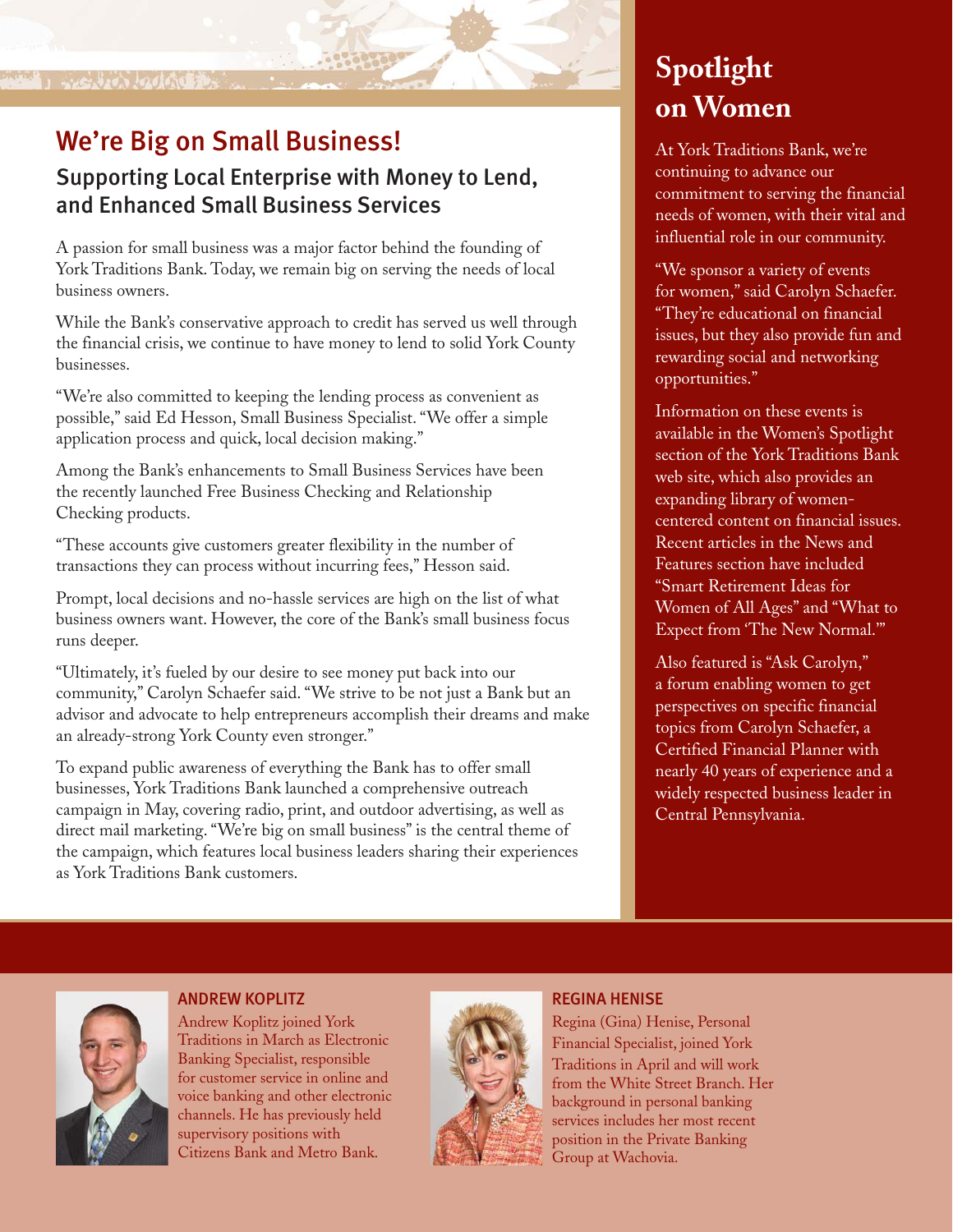

A What drew you to York Traditions Bank?

I was intrigued to see a Bank that not only uses phrases like exquisite service, but also clearly lives by them. Working for a larger company, I also missed being involved more directly with customers and the community. With York Traditions, I have that involvement.

Q<sup>HK</sup> How would you characterize the housing market? Is this a good time to buy?

It's clearly a buyer's market. I think it could remain that way for a while. Combine that with interest rates at historic lows, and it's a very attractive time to buy.



 $\overline{O}$ 

Are there factors that make York County an especially good place to buy?

York has always been a wonderful place to live, and it also has good proximity to other metropolitan areas like Baltimore and Philadelphia. I'm always encouraged, as a long-time resident, to see newcomers comment favorably about how nice it is to live here and about the quality of our people, our schools, and the services and amenities of our community.

 $Q_A^{^{Isi}}$ 

Is it more difficult now to qualify for a mortgage?

Yes, but a few years ago it was probably too easy. Mortgage lending has gone back to basics, in terms of sound underwriting and documentation standards. Yet there's still flexibility to meet varying customer needs, with options like FHA loans and the Pennsylvania Housing Finance Agency's program for first time buyers. You have to clearly demonstrate the ability and willingness to repay, but you don't necessarily need a 720 FICO score or a 20 percent down payment.

 $\overline{O}$ A

What advice would you offer homeowners thinking about refinancing, in light of speculation that interest rates could increase soon?

Rates will go up eventually—it's just a matter of when. No one has a crystal ball, and rates are affected by many unpredictable factors beyond the Fed's monetary policy. My message would be that, with rates still at historic lows, refinancing could be a wonderful option for those with higher-interest mortgages.

 $\overline{O}$ A

Customers have a lot of choices on the mortgage market. What makes York Traditions Bank better?

We're committed to our community and to providing exquisite service. We formed our new mortgage team expressly to create more choices for local homebuyers. While residential mortgage industry credit standards have generally become tighter, York Traditions Bank has a wide selection of creative financing options available to help make the dream of home ownership a reality. Our Mortgage Originators, Pat Joseph and Rich Lowry, have served the York market for over 35 years, so they know how to make those options work locally.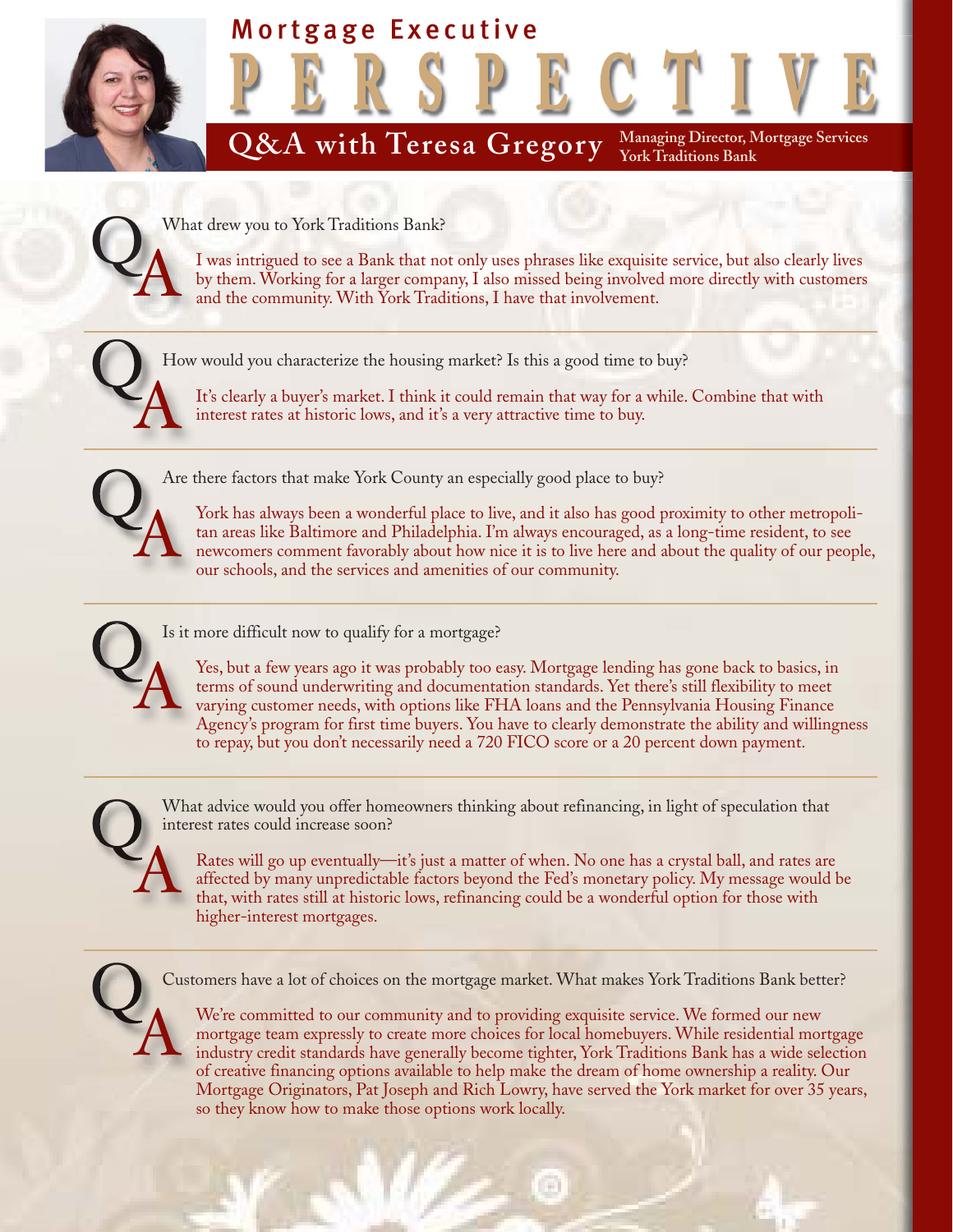## **Meet the New Mortgage Services Team**

## Committed to Making the Real Estate Market Work for You

Whether you're a first-time buyer looking for a mortgage or a long-time homeowner considering the opportunity to refinance at historically low rates, the new Mortgage Services Team at York Traditions Bank is committed to meeting your needs. Please join us in welcoming this dynamic group of experienced, best-of-class mortgage professionals, an in-house team that York Traditions assembled to meet the diverse home financing needs of our community.



#### TERESA GREGORY, *Managing Director, Mortgage Services*

Teresa Gregory joins York Traditions Bank's Executive Management as Managing Director, Mortgage Services. With more than 20 years of experience in the mortgage industry, she oversees the Bank's newly created Mortgage Services Division. Most recently, she was Senior Vice President and Secondary Market Manager with Fulton Financial Corporation, where she previously served in a variety of other roles.

#### PATRICE JOSEPH, *Residential Mortgage Services Partner*



Joining the Mortgage Services Team with Teresa Gregory is Patrice Joseph, as Residential Mortgage Services Partner, responsible for matching clients with the mortgage solutions that best fit their specific needs and situations. She brings to her new role more than 25 years of experience, providing residential mortgages to people across York County. She previously served in similar positions with Fulton Bank, PeoplesBank, and Drovers Bank.

#### RICH LOWRY, *Residential Mortgage Services Partner*

Rich Lowry, who joined York Traditions Bank in April as our second Residential Mortgage Services Partner, has more than 12 years of experience as a mortgage originator. Most recently, he worked for Fulton Mortgage Company. In his new role with York Traditions, he will assist customers in identifying their best options for home loans or refinancing.



#### ELAINE MILLER, *Residential Mortgage Services Coordinator*

Elaine has more than 30 years of experience in the banking industry and has been involved in all aspects of mortgage lending. Most recently, she was in the title insurance industry with ABCO Abstracting Company of York. She is also a member and vice chair of the York County Housing and Community Development—Executive Loan Committee.



#### SUE ZEIGLER, *Residential Mortgage Services Coordinator*

With more than 20 years of banking experience, Sue Zeigler, Residential Mortgage Services Coordinator, began her career with York Traditions Bank in 2004 in the Loan Administration Department. Previously, she was a Mortgage Originator with PeoplesBank. She is highly active in the York Community, volunteering with the United Way and other organizations

## **Buying or Refinancing a Home?**

**Our Mortgage Services Partners have solutions for a variety of situations.**

- Conventional loans FHA and VA loans
- Pennsylvania Housing Finance Agency (PHFA) Swing loans—move into your new home while first-time buyer program awaiting sale of current residence
- -
- Up to 97 percent financing for some programs Construction loans for building your home
- 

With interest rates still at historic lows, it's a great time to buy or refinance! Call Pat Joseph at 741-2652 or Rich Lowry at 747-2640 for more information.